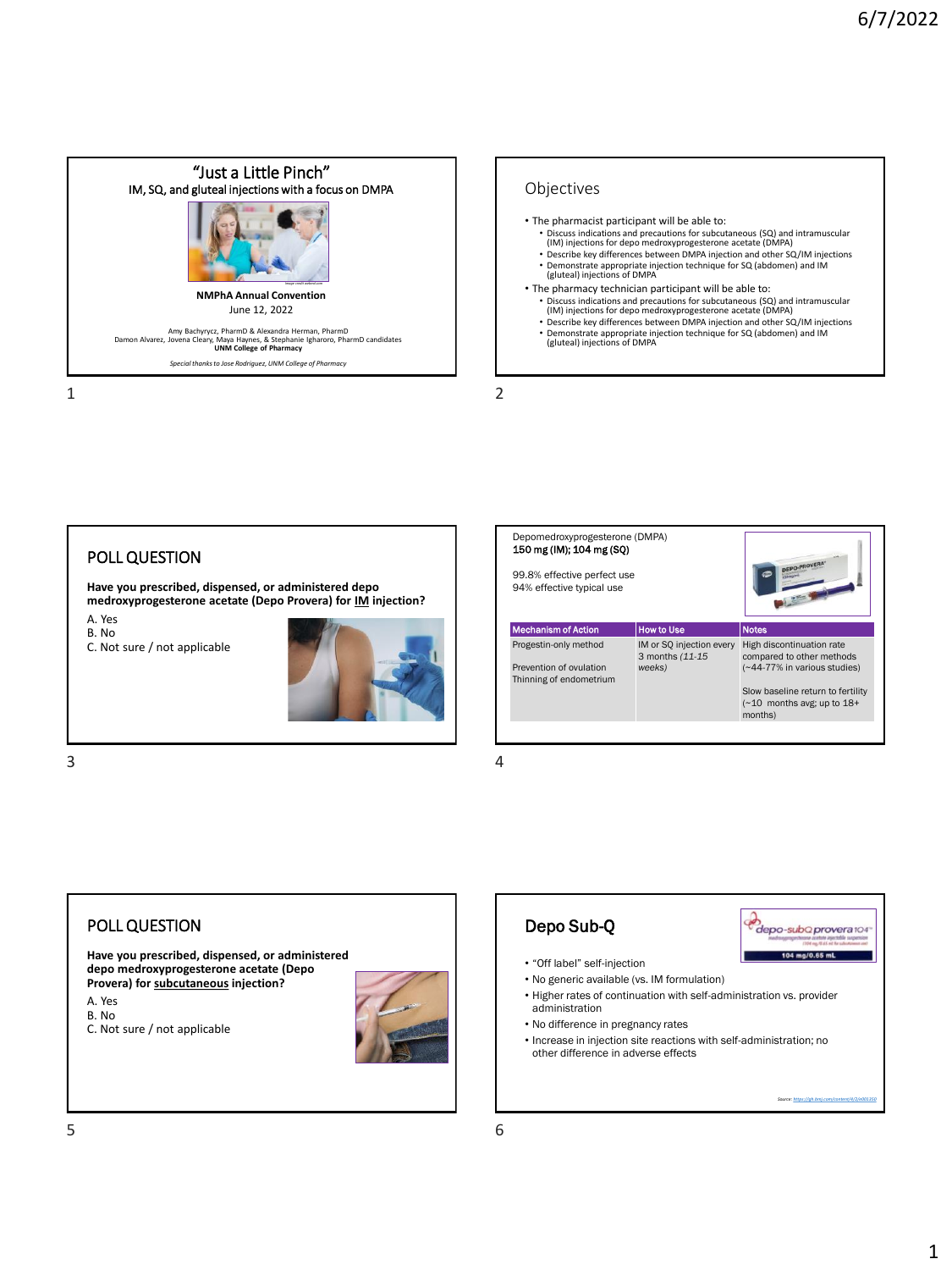| <b>DMPA Injection Supplies Suggested</b> |                        |
|------------------------------------------|------------------------|
| <b>Needle Size</b>                       | 21 to 23 gauge         |
| <b>SQ</b>                                | 5/8 inch needle        |
| IM (gluteal or deltoid)                  | 1 to 1 & % inch needle |
| Syringe                                  | 1mL to 3mL syringe     |

#### DMPA SQ Injection Technique

- Wash your hands.
- Remove the syringe from the package and shake it vigorously for about one minute to make sure the medication is well mixed.
- Hold the needle pointing up and tap the syringe to shake any air bubbles to the top/out.
- Pick the injection site: either upper thigh or belly.<br>• Wine the skin with an alcohol pad and wait for the area to dry.
- Wipe the skin with an alcohol pad and wait for the area to dry. Take the cap off the needle and pinch the skin around the injection site, creating a tent with your other hand.
- Insert the needle all the way into this skin at a 45-degree angle and push the medication reservoir slowly for 5-7 seconds pushing almost all or all of the liquid out.
- Remove the needle and dispose of it in the sharps container.
- You may apply pressure to the spot, but do not rub or massage the area.

# DMPA IM Deltoid Injection Technique

- Wash your hands.
- Remove the syringe from the package and shake it vigorously for about one minute to make sure the medication is well mixed.
- Hold the needle pointing up and tap the syringe to shake any air bubbles to the top/out.
- Find your landmark on the deltoid (3 fingers from acromion process).
- Wipe the skin with an alcohol pad and wait for the area to dry.
- Take the cap off the needle and hold the skin flat around the injection site, with your other hand, ensuring the medication gets to the muscle.
- Insert the needle all the way into this skin at a 90-degree angle and push the syringe plunger slowly until all of the liquid is out.
- Remove the needle and dispose of it in the sharps container • You may apply pressure to the spot, but do not rub or massage the area.

## DMPA IM Gluteal Injection Technique

- Wash your hands.
- Remove the syringe from the package and shake it vigorously for about one minute to make sure the medication is well mixed. • Hold the needle pointing up and tap the syringe to shake any air bubbles to the top/out.
- Pick the injection site: divide each side of the buttocks into four quadrants, in the upper and outer<br>quadrant, you avoid nerves and vessels.<br>• Wipe the skin with an alcohol pad and wait for the area to dry.
- 
- Take the cap off the needle and hold the skin flat around the injection site, with your other hand, ensuring the medication gets to the muscle.
- Insert the needle all the way into this skin at a 90 degree angle and slowly and slightly aspirate<br>the plunger back to ensure you are not in any blood vessels.<br>• Once no blood is confirmed, push the syringe plunger slowl
- Remove the needle and dispose of it in the sharps container.
- You may apply pressure to the spot, but do not rub or massage the area.

 $9 \hspace{2.5cm} 10$ 

## DMPA; Additional Information

- The best time to initiate DMPA therapy is on the first day of one's period, or up to 5 days later.
- Recommend back up contraception for the first 7 days after the injection if this is not possible.
- Assess DMPA after 2 years of use to determine effects on Bone Mineral Density if any.
- Consider rotating injection site often and regularly.
- Massaging can convert drug structure, increasing absorption and effecting potentcy.<br>[https://www.medscape.com/viewarticle/732231\\_5](https://www.medscape.com/viewarticle/732231_5)